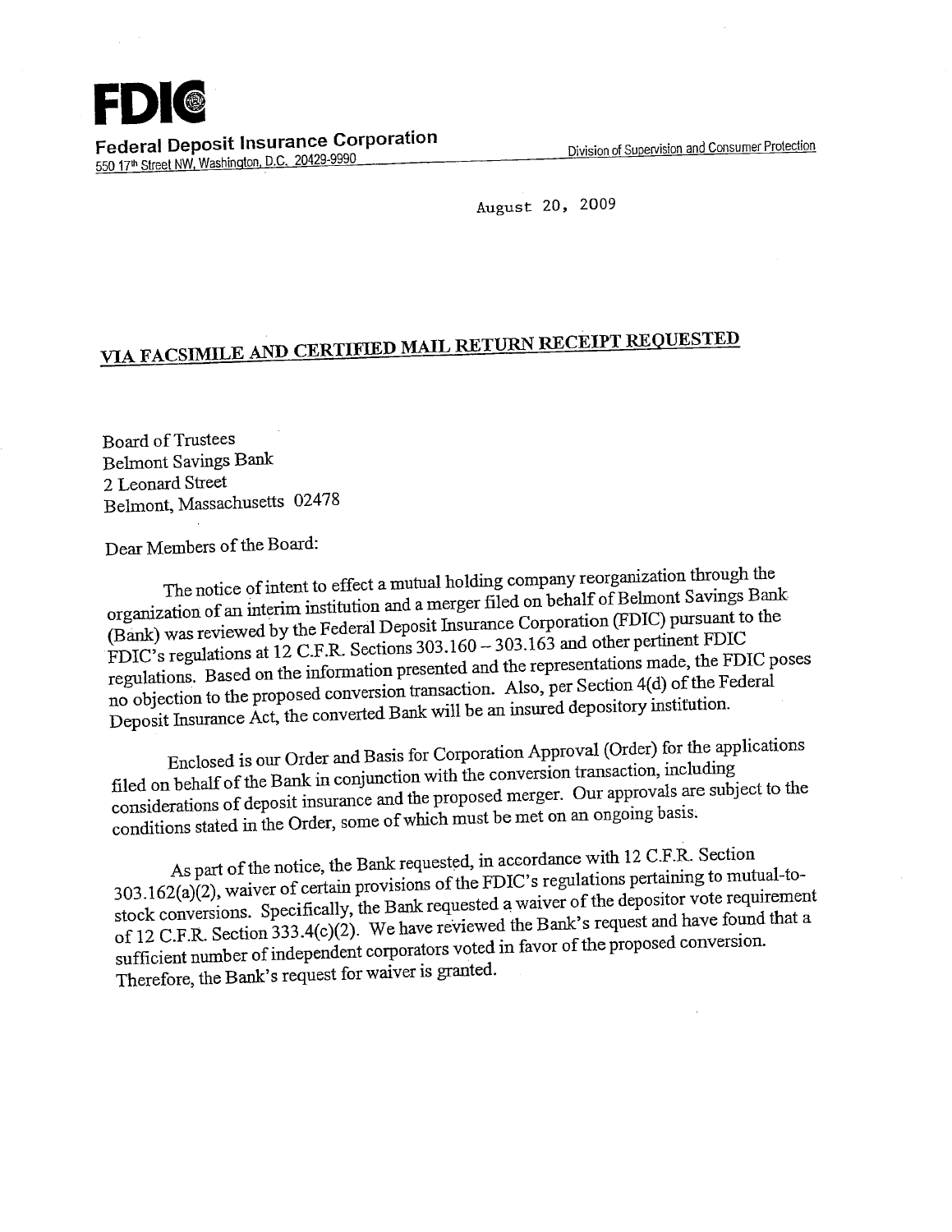Board of Trustees Belmont Savings Bank Page 2

Please notify the Boston Area Office in writing when the proposed transaction has been consummated. If an extension of time limit included in the Order is required, a letter requesting aspecific extension of the limitation, including reasons therefore, should be submitted to the Boston Area Office.

 $\mathcal{L}$ 

Sinesrely,

## **/S/**

Christopher J. Spoth Senior Deputy Director

 $\bar{z}$ 

Enclosure

Darah E. Manning cc: Attorney Nutter, McClennen & Fish, LLP 155 Seaport Boulevard Boston, MA 02210-2604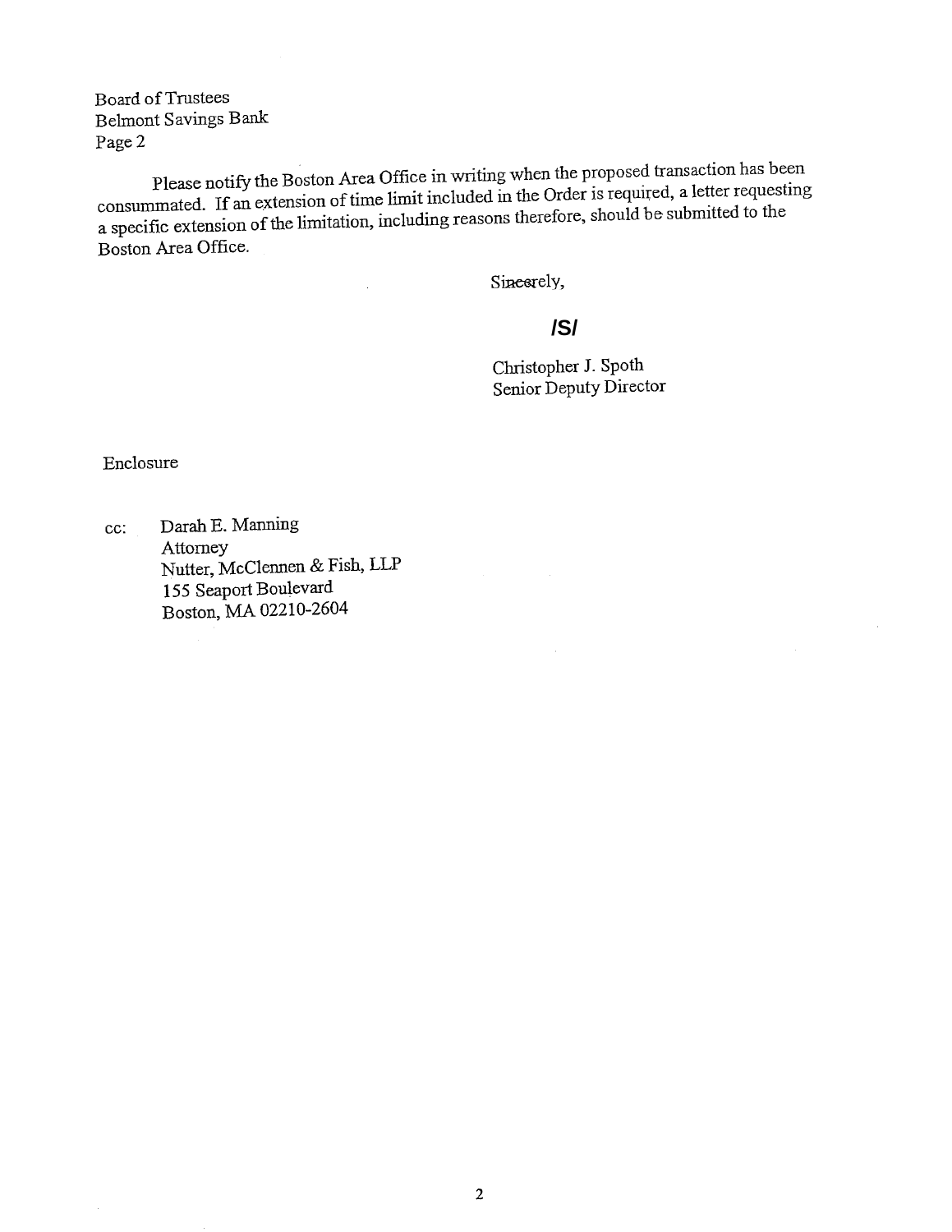#### **FEDERAL DEPOSIT INSURANCE CORPORATION**

Belmont Savings Bank Belmont, Middlesex County, Massachusetts

## Application for Federal Deposit Insurance and Consent to Merge

## **ORDER AND BASIS FOR CORPORATION APPROVAL**

Pursuant to Sections *5* and 18(c) and other provisions of the Federal Deposit Insurance (FDI) Act, an application has been filed on behalf of Belmont Savings Bank, Belmont, Massachusetts (Mutual Institution), currently a state-chartered, mutually-owned Deposit Insurance Fund (DIP) member with total resources of \$497,987,000 and total deposits of \$283,870,000 as of December 31, 2008, for the FDIC's consent to merge with Belmont Interim Subsidiary Bank, Belmont, Massachusetts, a propbsed new interim, state-chartered stock savings bank. In addition, applications have been filed for Federal deposit insurance for Belmont Interim Mutual Bank (a *de novo* mutual savings bank to be subsequently organized into a mutual holding company) and Belmont Interim Subsidiary Bank.

The transaction is to effect the Mutual Institution's plan of reorganization which, solely to facilitate such undertaking, provides for:

- Ł Mutual Institution to organize a new *de novo* mutual savings bank under Massachusetts law to be known as Belmont Interim Mutual Bank.
- Belmont Interim Mutual Bank to reorganize into a mutual holding company to be known as BSB Bancorp, MHC.
- BSB Bancorp, MHC to establish a Massachusetts stock corporation to be known as BSB Bancorp, Inc.
- BSB Bancorp, MHC to establish a wholly-owned subsidiary knows as Belmont Interim Subsidiary Bank.
- Mutual Institution to immediately merge with and into Belmont Interim Subsidiary Bank under the name of Belmont Savings Bank, but with the charter of the Belmont Interim Subsidiary Bank surviving (Resultant Bank or Belmont Savings Bank).
- BSB Bancorp, MHC to immediately thereafter contribute 100% of the shares of the Resultant Bank to BSB Bancorp, Inc.

Upon consummation of the reorganization, the deposits of the Belmont Savings Bank will continue to be insured under the DIF. On the effective date of the reorganization, Belmont Savings Bank will be a stock bank that is wholly-owned by BSB Bancorp, Inc., which will be wholly-owned by BSB Bancorp, MHC. Applications for the establishment of BSB Bancorp, MIHC and BSB Bancorp, Inc. are expected to be approved by the Board of Governors of the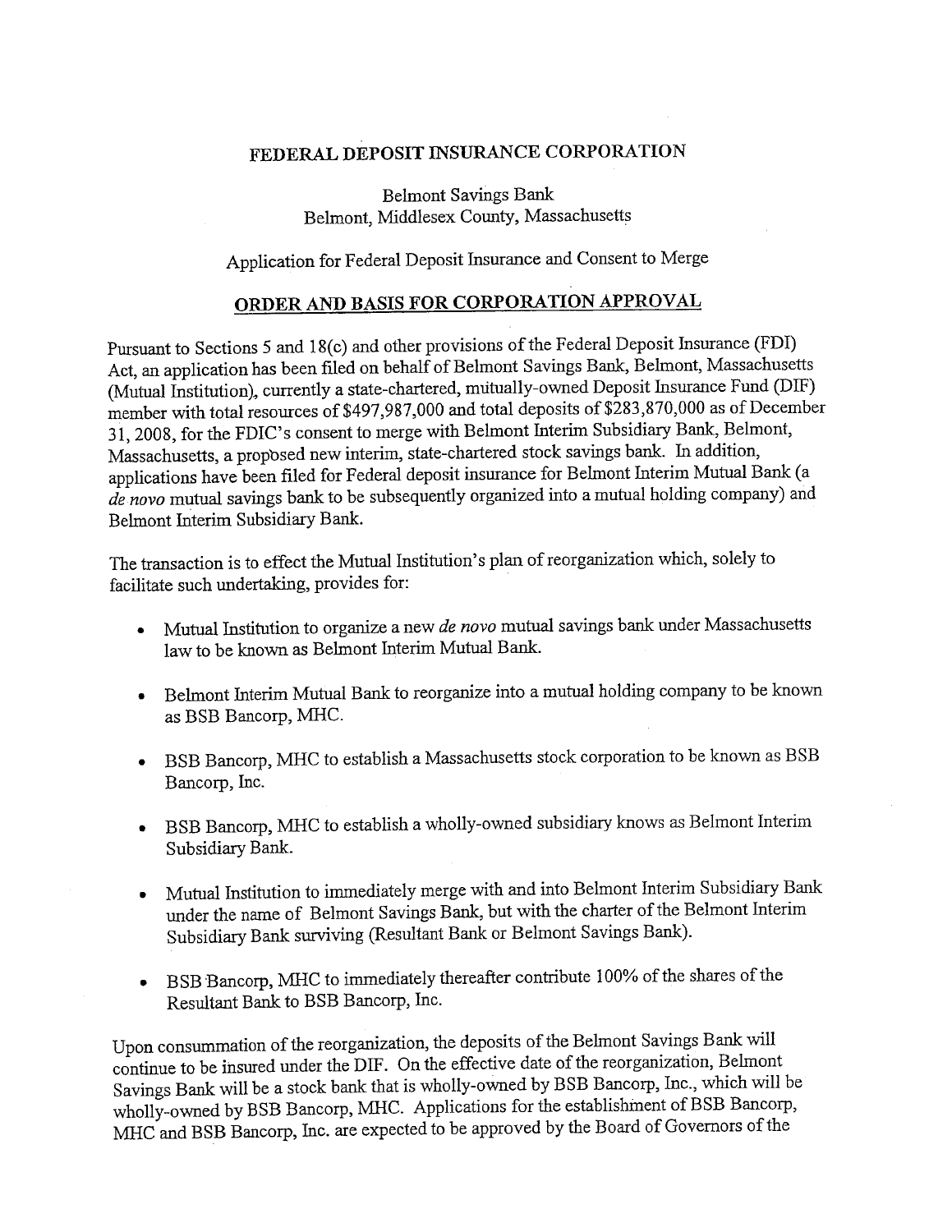Federal Reserve System. Also, the Commonwealth of Massachusetts is expected to grant Belmont Savings Bank the authority to conduct a banking business and approve the establishment and operation of a stock savings bank. Following consummation of the merger, Belmont Savings Bank will operate the same banking business, with the same management, at the same locations now being served by the Mutual Institution. The proposed transaction, per se, will not alter the competitive structure of banking in the market served by the Mutual Institution. Belmont Savings Bank's main office will continue to be located at 2 Leonard Street, Belmont, Massachusetts.

Notice of the proposed transaction, in a form approved by the FDIC, has been published pursuant to the FDI Act. A review of available information, including the Community Reinvestment Act (CRA) Statement of the proponent, disclosed no inconsistencies with the purposes of the CRA. Belmont Savings Bank is expected to continue to meet the credit needs of its entire community, consistent with the safe and sound operation of the institution.

In connection with the merger application, the FDIC has taken into consideration the financial and managerial resources and prospects of the proponent banks and the Resultant Bank, the convenience and needs of the community to be served, and the competitive nature of the proposed transaction. The FDIC has also taken into consideration the effectiveness of the insured depository institutions involved in the proposed merger transaction in combating moneylaundering activities.

Having found favorably on all statutory factors, it is the FDIC's judgment that the application should be and is hereby approved, subject to the following conditions, some of which are continuing in nature:

- 1. That, except for the proposed transfer of stock to BSB Bancorp, MHC and the contribution of that stock by BSB Bancorp, MHC to BSB Bancorp, Inc., no shares of the stock of Belmont Savings Bank shall be sold, transferred or otherwise disposed of, to any person (including any Employee Stock Ownership Plan) unless prior notice is provided to, and non-objection is received from, the FDIC;
- 2: That, prior to a sale, transfer or other disposition of any shares of BSB Bancorp, Inc. by BSB Bancorp, MHC, to any person (including any Employee Stock Ownership Plan) or a conversion of BSB Bancorp, MHC, to stock form, Belmont Savings Bank will provide written notification to the FDIC and provide the FDIC with copies of all documents filed with the state and Federal banking and/or securities regulators in connection with any sale, transfer, disposition or conversion;
- That, should any shares of stock of Belmont Savings Bank or BSB Bancorp, Inc. be issued to persons other than BSB Bancorp, MHC, any dividends waived by BSB Bancorp, MHC must be retained by **BSB** Bancorp, Inc. or Belmont Savings Bank and segregated, earmarked or otherwise identified on its books and records; such amounts must be taken into account in any valuation of the institution and factored into the calculation used in establishing a fair and reasonable basis for exchanging shares in any subsequent conversion of BSB Bancorp, MHC to stock form; such amounts shall not be